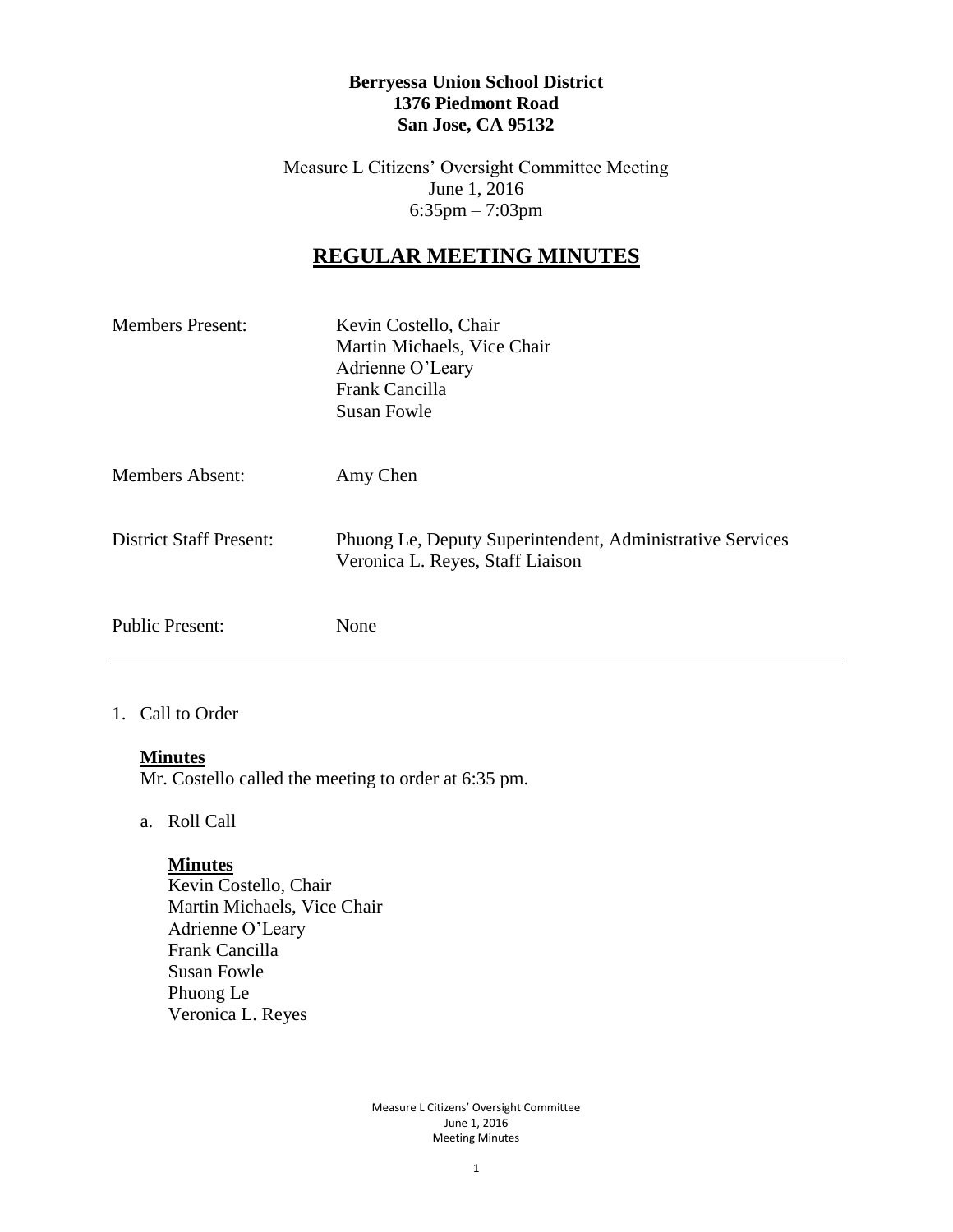- b. Adoption of Agenda
- **c.** Approval of Minutes from March 2, 2016.

### **Minutes**

Ms. Fowler made a motion to approve the minutes from the March 2, 201, Measure L Citizens' Oversight Committee Meeting. The motion was seconded by Mr. Michaels and approved by the committee.

2. Public Comments

## **Minutes**

Ms. O'Leary had questions regarding the Technology upgrades that were done last summer and thought work was completed. Ms. Phuong Le, Deputy Superintendent, Administrative Services explained that the project was broken into phases due to cost and vendor workforce, and that we are going through contract of work done with vendor. Ms. O'Leary also mentioned that Toyon Elementary School was told that the Ball Walls would be replaced with new ones. Ms. Phuong Le explained that some information may have been miscommunicated and that this work was not included in the budget.

- 3. Reports
	- a. Measure L Project Update

### **Minutes**

Ms. Phuong Le, Deputy Superintendent, Business Services went over the all projects. Mr. Michaels mentioned that this schedule was not what was presented. Ms. Phuong Le explained that changes needed to be made for various reasons which she explained.

Mr. Michaels requested that the District provide a project schedule update at the next CBOC Meeting.

- 4. Review and Action
	- a. Future CBOC Meeting

## **Minutes**

Next CBOC Meeting to be scheduled for Wednesday, December 7, 2016 – location TBD.

Measure L Citizens' Oversight Committee June 1, 2016 Meeting Minutes